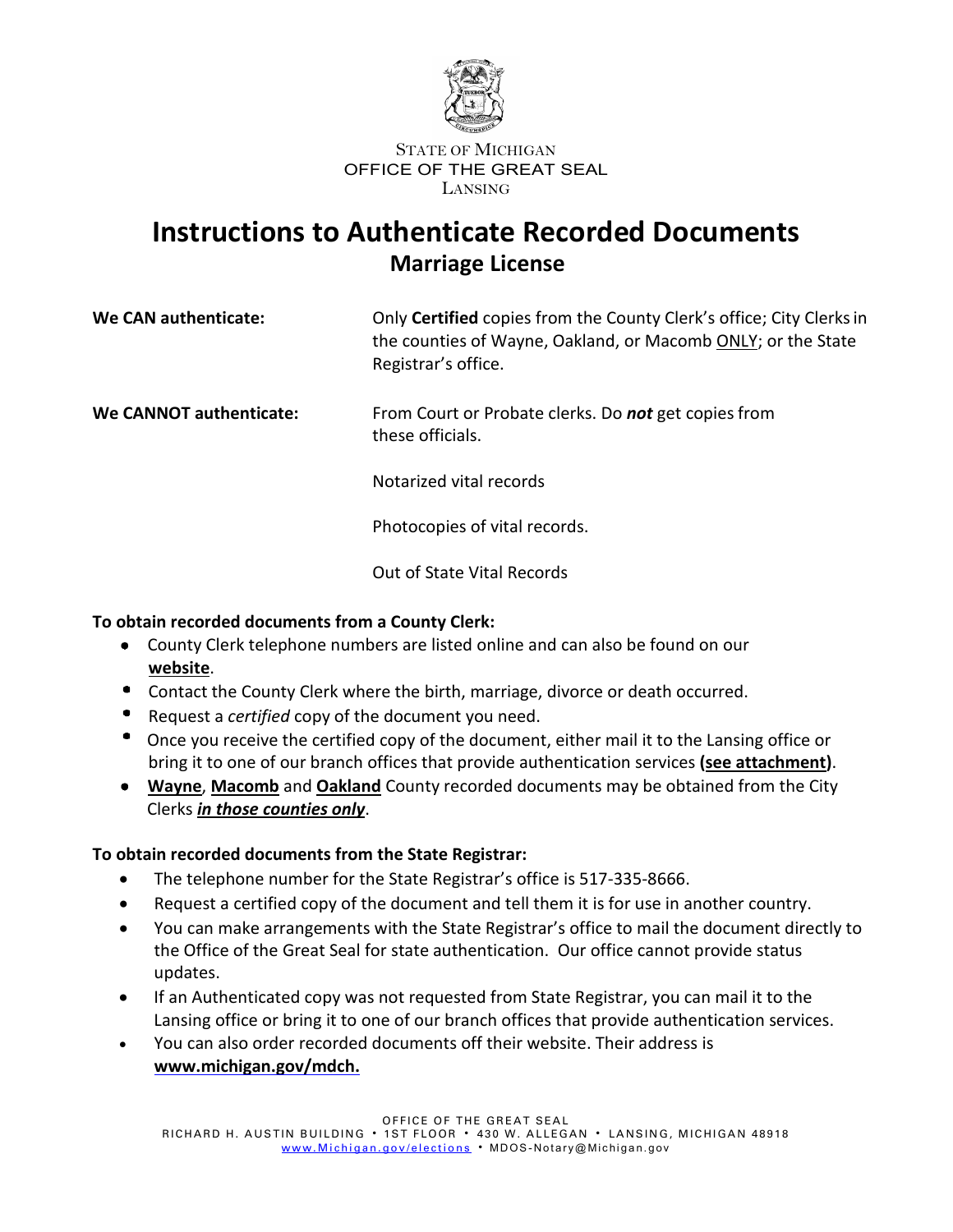

# **Helpful Tips**

- $\checkmark$  Must be a certified copy.
- $\checkmark$  Record must be produced within 15 years.
- $\checkmark$  Cannot have original signatures.
- $\checkmark$  Do not notarize this document.
- $\checkmark$  No other papers can be attached to this document. It is a standalone document.
- $\checkmark$  Must be a Michigan Vital Record
- $\checkmark$  Our Office does not authenticate to Out of State Vital Records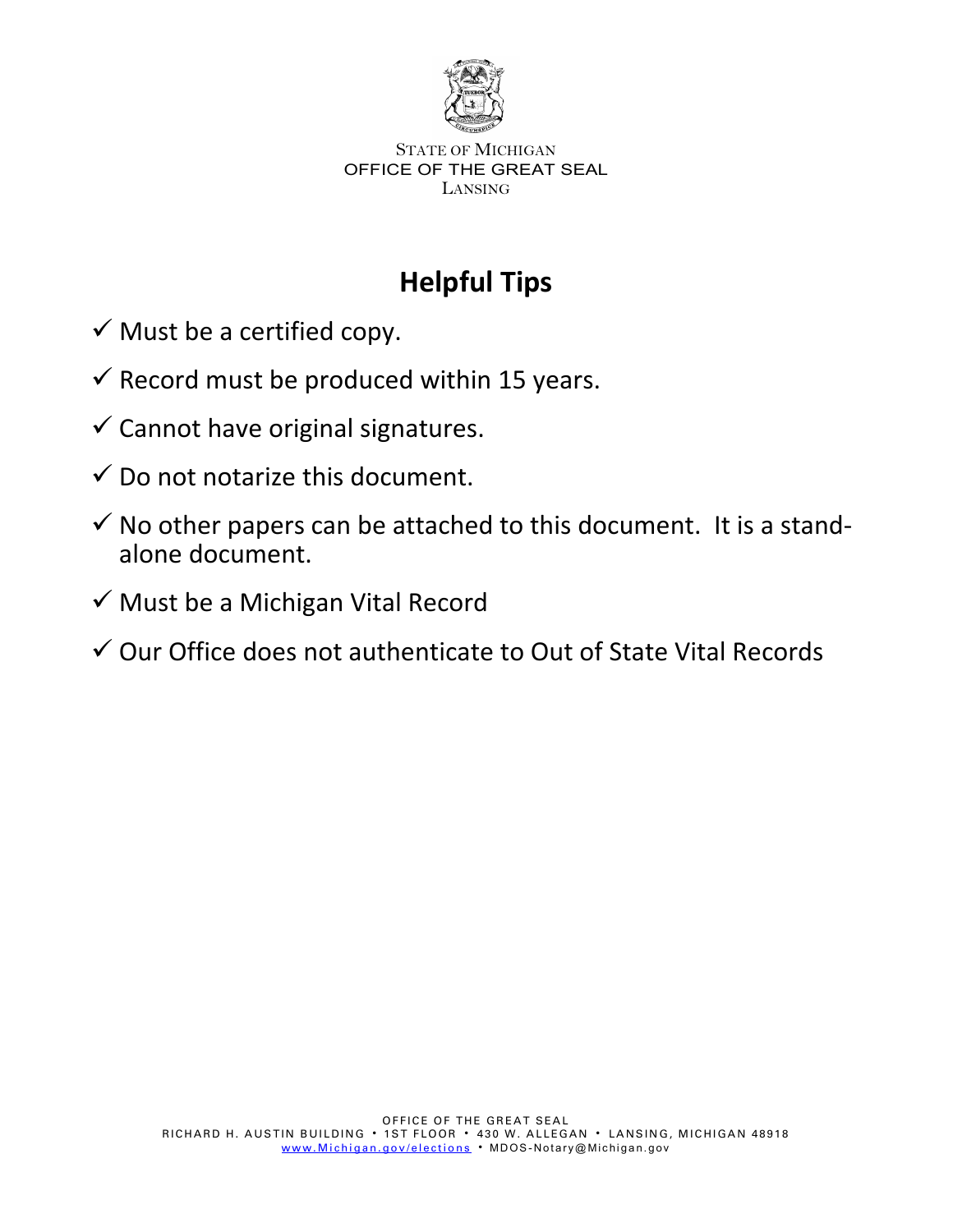

## **Examples**

### **Acceptable Marriage License – this is a Certified Copy**



OFFICE OF THE GREAT SEAL RICHARD H. AUSTIN BUILDING 1ST FLOOR 430 W. ALLEGAN LANSING, MICHIGAN 48918 www.<u>Michigan.gov/elections</u> • MDOS-Notary@Michigan.gov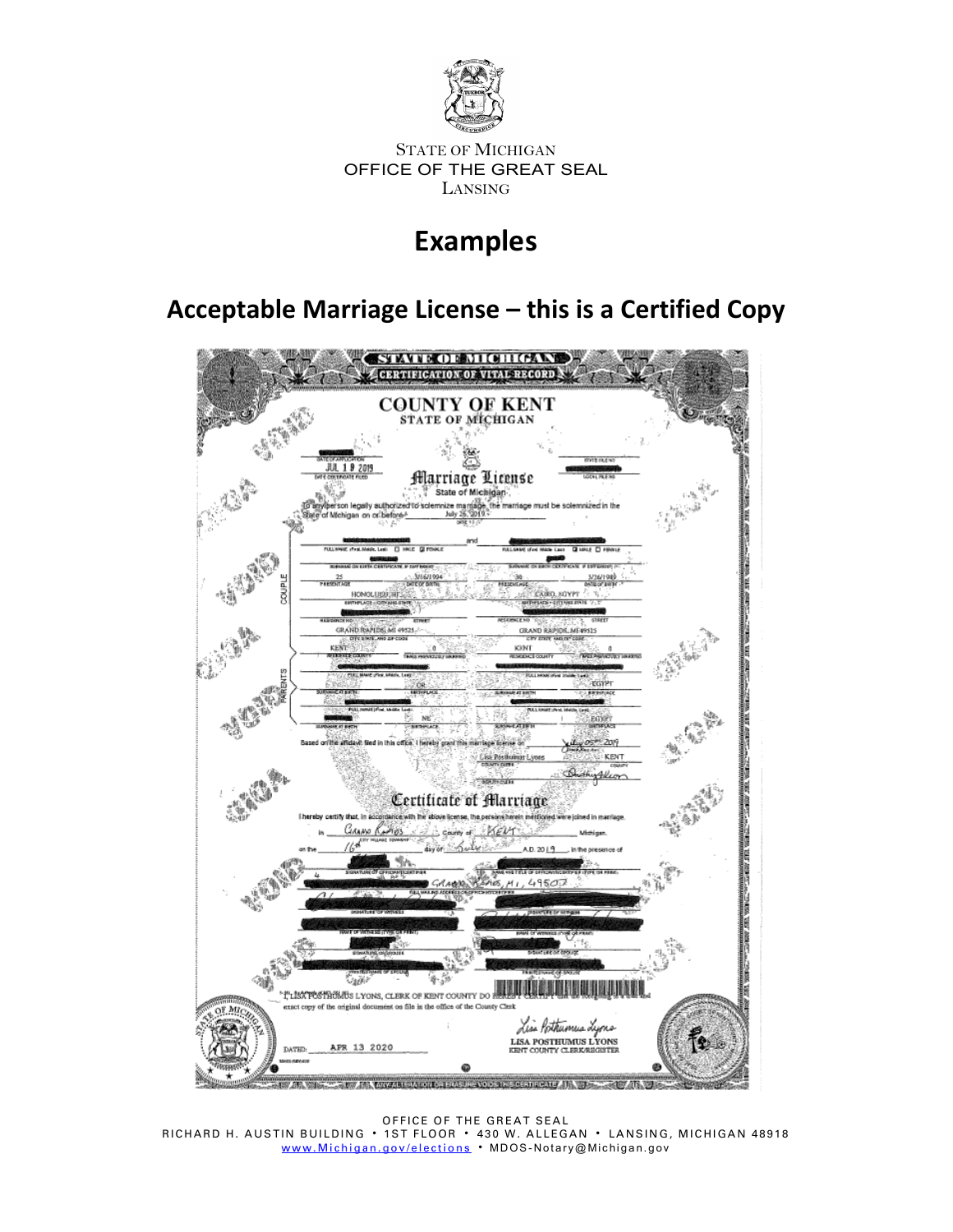

# **Acceptable Marriage License – this is a Certified Copy**

|                                                                                         |                                                                                                                                                                              | <b>TE OF MICHIGA</b><br><b>RTIFICATION OF VITAL RECORD</b>                                                                                                                                           |                     |
|-----------------------------------------------------------------------------------------|------------------------------------------------------------------------------------------------------------------------------------------------------------------------------|------------------------------------------------------------------------------------------------------------------------------------------------------------------------------------------------------|---------------------|
|                                                                                         | <b>COUNTY OF WAYNE</b>                                                                                                                                                       |                                                                                                                                                                                                      |                     |
|                                                                                         | FEBRUARY 06, 1904<br>DATE OF APPLICATION                                                                                                                                     | TOUTH FILE OIL                                                                                                                                                                                       |                     |
|                                                                                         | NAN CERTIFICATE RUSS                                                                                                                                                         | CAL ME & NY<br>Marriage Aicense                                                                                                                                                                      |                     |
| Get Hotel<br>z,                                                                         |                                                                                                                                                                              | State of Michigan                                                                                                                                                                                    |                     |
|                                                                                         | To any person legally authorized to solemnize marriage in the State of Michigan,<br>Marriage must be solemnized i <u>n The State Of Michigan</u> on or before MARCH 83, 2004 |                                                                                                                                                                                                      |                     |
| Essapt for signation, spaces left<br>must be completed by typenetor<br>printed legisly. | UCL NAME OF MALE (FIRST, MOORA, LAND                                                                                                                                         | between<br>and<br>FUEL SHAW OF FONALE (FIN), MINING, Long                                                                                                                                            |                     |
|                                                                                         |                                                                                                                                                                              | LAST NAME WEFORE FIRST MAPPERS, IF OFFICEEN                                                                                                                                                          |                     |
|                                                                                         | 41<br>present age<br><b>MTC OF</b>                                                                                                                                           | 40<br><b>WALKER</b>                                                                                                                                                                                  |                     |
|                                                                                         | <b>ROTORNOL NO</b><br>STREET<br>BLOOMFIELD HILLS, MICHIGAN 48384                                                                                                             | <b>GYLIOGHCE BO</b><br><b>GYREE</b><br>DETROIT, MICHIGAN 48226                                                                                                                                       | 医血管病 医心室 医心室性发育 医心室 |
|                                                                                         | <b>NO ZM</b><br><b>ISO</b><br><b>OAKLAND</b><br><b>UNITY WATER</b>                                                                                                           | ETC MASK, AND 27 COOR<br><b>ZERO</b><br>WÄYNE<br>NUMBER OF TIMES PROFOUSLY MARKING<br><b>RESIDENCE CITIN</b>                                                                                         |                     |
|                                                                                         | MICRIGAN<br>DETROIT<br><b>STORE PARTIES</b><br>an<br><b>AND GTAT</b>                                                                                                         | MICHIGAN<br>DETROIT<br>USTRIPLICE - CITY, AND STATE                                                                                                                                                  |                     |
|                                                                                         | <b>GRIER'S REL MAN</b>                                                                                                                                                       | ARTHUR'S FULL SAME                                                                                                                                                                                   |                     |
|                                                                                         | <b>STEVENIS WALL NAME BROOKS FRIET MAR</b><br><b>MICHIGAN</b><br>MICHIGAN at 2                                                                                               | MOTHER'S POLL HAVE REPORT RAISY MARRIED<br><b>TENNESSEE</b><br>x<br>GEORGIA<br>MOTIVER'S SHINPLACE<br>Rimses announce                                                                                |                     |
| Aubecky of HCL 333,2813                                                                 | MOTHER'S BRITISHLACE<br><b>ATHRES GATHE ACE</b>                                                                                                                              | An affidavit has been tiled in this office by which it appears that said statements are true. This mantage                                                                                           |                     |
| ă                                                                                       | authorized to perform a marriage ceremony under the laws of the State of Michigan?                                                                                           | Icense authorizes the marriage of the parties named above within the State of Michigan by any person                                                                                                 |                     |
|                                                                                         | g eftness whereof,<br>and assist these presents, this                                                                                                                        | FEBRUARY<br>84<br>LITH day of                                                                                                                                                                        |                     |
|                                                                                         | <b>MAR 1 1 2004</b>                                                                                                                                                          | Karhaya Ayala<br>Parter<br><b>DEPUTY GLERK</b>                                                                                                                                                       |                     |
|                                                                                         |                                                                                                                                                                              | Certificate of Marriage                                                                                                                                                                              |                     |
| 3                                                                                       | <b>Between Mr. JAY AUBREY JACKSON</b>                                                                                                                                        | and M _ANN MARIE ADKINS                                                                                                                                                                              |                     |
|                                                                                         | I hereby certify that, ift accordance with the above.]                                                                                                                       | conse, the persons herein mentioned were joined in                                                                                                                                                   |                     |
|                                                                                         | marrisgs by<br>ď                                                                                                                                                             | MICHIGAN,<br>county<br>A.D. 20C<br>In the presence of<br>LB.                                                                                                                                         |                     |
| ž                                                                                       | <b>WANTURE OF WITHER</b>                                                                                                                                                     | <b>ROARTUNE OF WEL</b>                                                                                                                                                                               |                     |
|                                                                                         | <b>WHE OF</b><br><b>CONTRACTOR</b>                                                                                                                                           | HARR OF MITHESE (I'VED OIL PRINT                                                                                                                                                                     |                     |
|                                                                                         | SONAIGNE OF HARBITINGS OR CLERK                                                                                                                                              | OF HASKESAPE OR CURRENT (TYPE OR PHINT)                                                                                                                                                              |                     |
|                                                                                         |                                                                                                                                                                              | 95907                                                                                                                                                                                                |                     |
| 0014-04825, 108/898                                                                     |                                                                                                                                                                              | This original must be resumed udden tan days after the maniface to the Clounty Client who leased the swaat.<br>This playiples must be -complied with in Journa a uncon least record of the maniface. |                     |
|                                                                                         |                                                                                                                                                                              |                                                                                                                                                                                                      |                     |
|                                                                                         | <b>WARNING</b><br>ANY REPRODUCTION IS PROHIBITED BY LAW, DO                                                                                                                  | I, CATHY M. GARRETT, CLERK OF SAID COUNTY OF<br>WAYNE DO HEREBY CERTIFY that the foregoing is a true                                                                                                 |                     |
|                                                                                         | NOT ACCEPT UNLESS ON SECURITY PAPER WITH<br>COLORED BACKGROUND AND TACTILE<br>HOLOGRAPHIC SEAL IN BOTTOM RIGHT CORNER.<br>NOT VALID IF PHOTOCOPIED,                          | and exact copy of the original document on file in my<br>office.                                                                                                                                     |                     |
|                                                                                         | rea<br>2020                                                                                                                                                                  | - m. A<br>CATHY M. GARRETT                                                                                                                                                                           |                     |
|                                                                                         | DATE                                                                                                                                                                         | <b>Wayne County Clerk</b>                                                                                                                                                                            |                     |
|                                                                                         |                                                                                                                                                                              |                                                                                                                                                                                                      |                     |

OFFICE OF THE GREAT SEAL RICHARD H. AUSTIN BUILDING 1ST FLOOR 430 W. ALLEGAN LANSING, MICHIGAN 48918 www.<u>Michigan.gov/elections</u> • MDOS-Notary@Michigan.gov